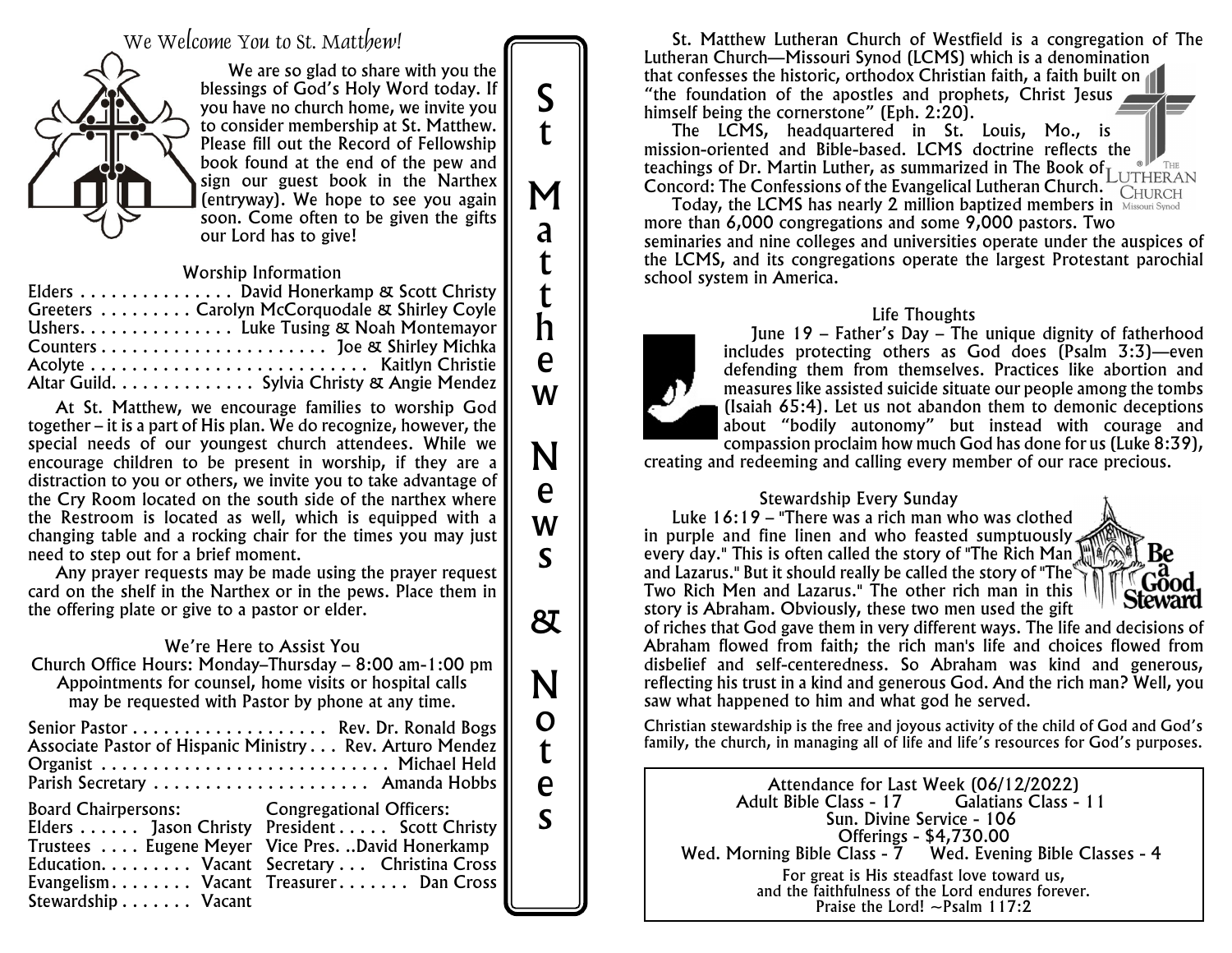#### *Life Quotes*

"The God who chose to give us life at the moment of fertilization is the same God who chose to rescue us and redeem us and give us salvation. And He did it by sending His Son, Jesus, to experience every stage of human life so we could be forgiven and given life everlasting with Him!" *~Rev. Craig Michaelson, Faith Community Lutheran Church, Las Vegas, Nevada – A Life Quote from Lutherans For Life • lutheransforlife.org*

#### *Baby Bottle Fundraiser* Our month-long fundraiser to support the local Pregnancy



Care Center, LifeLine, comes to an end today. Please place LifeLine your filled baby bottles in the narthex. Last year we were able to collect over \$600 to support this wonderful center who supplies pregnant mothers with free 3D ultrasound images, diapers, clothes, & educational resources. If you didn't have a bottle and would still like to support LifeLine, just place it in the basket next to the bottles in the narthex.

### *Organ Music Operators Needed*

Due to the extended absence of Michael Held we are in need of volunteers to play the computerized program which is playing our organ during Divine Service. No special skills are needed, just plug and play. If you are interested, please see Dave Cowger or Gayle Bogs for further information.



#### *Change of Church Emails*



The church is changing over to a new email address. We will no longer be using office@stmatthewlcms.com. The new email is office.smlcw@gmail.com. Starting immediately, if you have anything that you are sending to the church and/or church office, please start using the office.smlcw@gmail.com email address. In addition to the church office email change, Pastor

Bogs & Pastor Mendez have also changed their email addresses to pastorbogs.smlcw@gmail.com and pastormendez.smlcw@gmail.com. Please start using these emails immediately to contact the church and/or pastors.

#### *Youth Group Thanks You for Continued Support*

Thank you so much to those who continue to support $\sigma$ and encourage our Youth Group in their Higher Things endeavors. We have 11 youth and 4 adults attending at the  $\ddot{\phantom{a}}$ end of July. This year the closest conference and the one we're going to is at Valparaiso University in Indiana which is 1091 miles one way. Due to the increase in gas, our transportation budget has increased even though we have dropped down to using one vehicle. If you are inclined to do so, we'd appreciate any extra financial support you can give at this time. Please mark donations "Higher Things" and place in the offering plate. Please remember, this is above and beyond the Penny Wars bucket donations which are our church's donations for the Higher Things organization. Again, thank you for your prayers and encouragement for the youth!

# Prayers for Our Church Family & Friends

*First of all, then, I urge that supplications, prayers, intercessions, and thanksgivings be made for all people. . . .This is good, and it is pleasing in the sight of God our Savior, who desires all people to be saved and to come to the knowledge of the truth.–1 Timothy 2:1-4*

Please remember those whose needs have been reported with prayers, cards and visits. Most requests will be listed for *THREE* Sundays unless updated. BOLD FONT indicates request is new or has been updated this Sunday.

#### *Strength & Healing*

- a Susie Wells-tested positive for Covid
- a Carol Gentes–shingles
- a Carl Holmes–VA hospital (former member)
- a Abel McCarthey–recovering from virus (grandson of Lester Sentesi)
- a Betty Carol–having surgery (aunt of Shirley Coyle's daughter-in-law)
- $\mathbb F$  Richard Mavus–hospitalized w/health complications
- a Michael Held–healing from a dislocated elbow & other testing
- a Mary Davis–fell and broke her wrist

#### *Cancer/Long Term Healing*

- a Marilyn Holland–cancer (former member)
- a Curtis Gace–recovering at home from health complications
- Ernie Bernet–bladder cancer (seminary friend of Pastor Bogs)
- $\mathfrak{B}$  Colin Brogan–recovering from heart surgery (friend of Sonny French)
- a Stephanie Nixdorf–stage 4 melanoma (friend of the Helds)
- $\mathbb{F}$  Craig Johnson–broken neck from a fall (father of Christina Cross)
- Jean Ogletree–chemotherapy on gall bladder (friend of Nancy Baeza)
- $\mathbb{F}$  Brandon Pate–scerosis of the liver (friend of Nicole Poppenhusen)
- $\mathfrak{B}$  Rosie Hildebrandt-shingles (sister of Curtis Gace)
- $\oplus$  Aileen Mercer–failing eye sight
- $\mathfrak{B}$  Jan Stayton–healing from back surgery
- $\overline{\mathcal{F}}$  Erica Vogt–long term Covid complications (granddaughter of the Helds)
- $\mathfrak{B}$  Carolina Villarreal–cancer & surgery (friend of the Mendez family)
- $\mathfrak{B}$  Sue Wright–cancer (aunt of Elaina Albarez)
- a Benny Albarez–cancer (brother of Elaina Albarez)
- a Leon Lilley–leukemia
- a Chris Pirk–cancer treatment (friend of David & Mikaela Reese)
- **a** Sherry Adams–radiation for cancer (co-worker of Lester Sentesi)<br> **a** Paul Kron–cancer treatment
- Paul Kron–cancer treatment
- a Carmen Arnold–cancer returned (friend of Jarod Christy)
- a Bill Pali–Alzheimers
- $\mathfrak{B}$  Anne McIlhany-heart failure, myasthenia gravis, systemic sclerosis
- $\mathbb{B}$  Debbie Blanton–in the hospital (daughter of Shirley Coyle)
- $\mathfrak{B}$  Ceci–kidney issues (great niece of  $\mathfrak{lim}$  Gibbs)
- a Dave Nahrwold–bladder cancer (father of Elisabeth Held)
- $\mathfrak{B}$  Jeanie Cowger–cancer (step-family of Cowger family)
- $\mathfrak{B}$  Clarence Meal–lung cancer (friend of Bettye Carter)
- a Phyllis Smith–cancer (cousin of Bryce Koslan)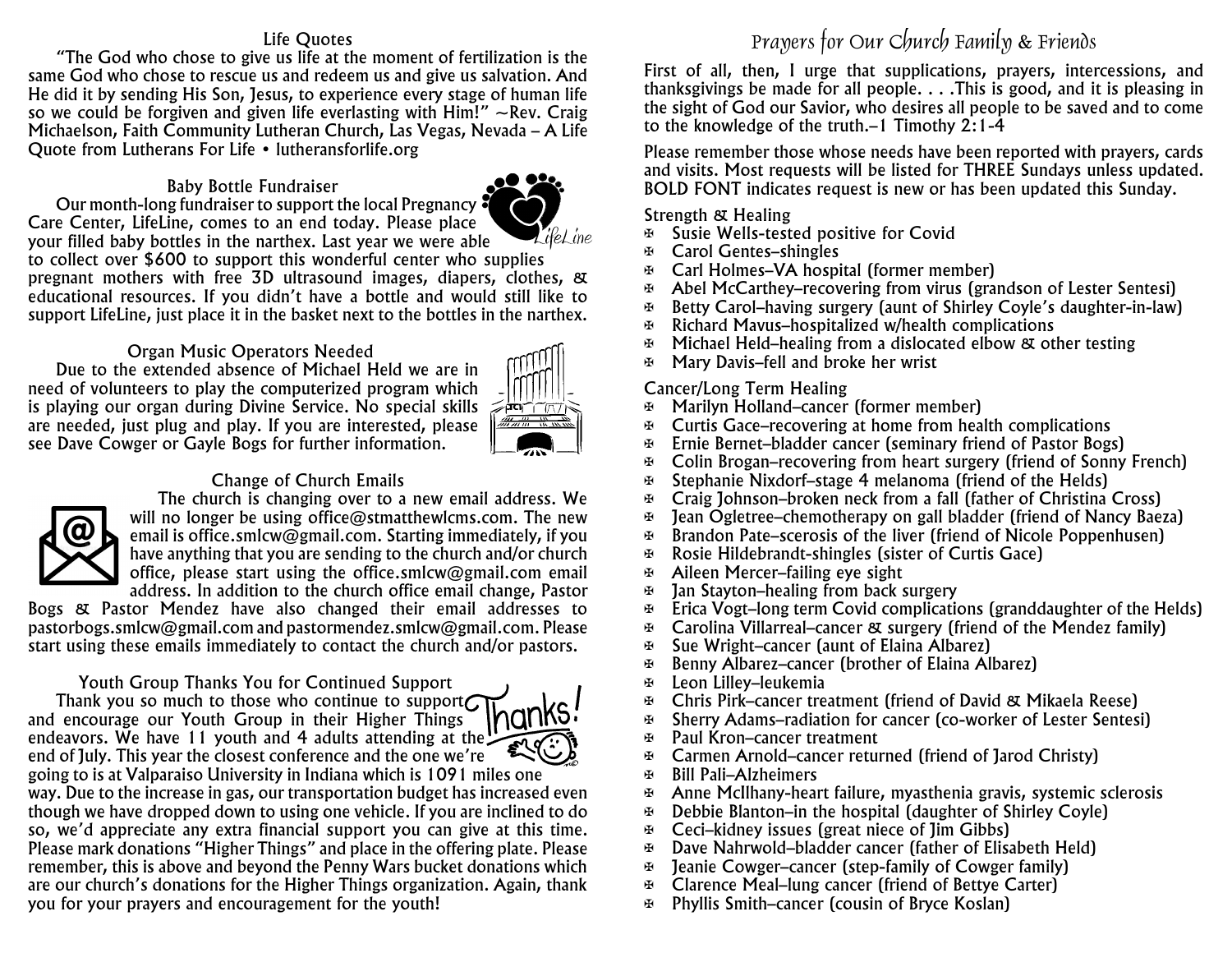- a Kevin Clark–broken neck back (brother of Korey Clark)
- a Marian Piracci–compromised neuro system (niece of Langleys' son-inlaw)
- a Vic Vaz–Lukemia (husband of Sheila Vaz)
- a Chryssa Sharp–ovarian cancer (cousin of Karen Mavus)
- a JoAnn Roberts–chronic Leukemia Stage 1 (wife of Steve Roberts)
- a Miranda Rodriguez–bipolar disorder (friend of Shirley Coyle)
- a Betty Carroll–cancer w/dementia (friend of Cathy Coyle's aunt)
- a Odet Mendez–possible breast cancer (sister of Arturo Mendez)
- a Matthew Piserelle–no treatment (brother of Phillip Williamson)
- a Charlie Garton–child w/ brain cancer (friend of Mark Johnson)
- a David Saville–MS (nephew of Louie Pali)
- a Christina Cross–multiple health issues (sister of Dan Cross)

#### *Our Shut Ins*

Gladys Barton, Marcia Carr, Dixie Garrett, Richard & Karen Mavus, Aileen Mercer, Bill Pali, Mario Reyes, Arlene Schultz

#### *General Prayer*

- $\mathbb F$  The family of Ali Lowitzer–strength during difficult times  $\mathfrak K$  for her safe return home (granddaughter of Mary Davis)
- $\mathbb{F}$  For a safe and healthy pregnancy for Jason & Kim Christy (due October) & Rebecca
- $\mathbb F$  For the safety of those serving in the military: Greggrie O'Garro (Navy)– Bahrain (son of Claire O'Garro); Anthony Valles (Army)–Japan (grandson of Nancy Baeza); Chris Crowley (Navy)–USS Roosevelt (sonin-law of Nicole Poppenhusen); Timothy & Benjamin Menz (sons of Paul Menz); Steven & Robert Hailey–Marines (nephews of Haileys)

*Celebrations* Birthdays: 6/20 Bob Langley & 6/24 Justin LaShomb Baptism Anniversaries: 6/21 Naatah Mollel Confirmation Anniversaries: 6/21 Steve Roberts, 6/22 Aileen Mercer, 6/22 Lorna Sentesi, 6/24 Annie Mae Byars & Lillian Hill Wedding Anniversaries:  $6/24$  Jane & Staton McElroy  $\sim 61$  yrs. &  $6/24$  Paul  $\&$  Jane Nitz  $\sim$  5 yrs.

Rejoice always, pray without ceasing.<br>IN EVERYTHING give thanks,<br>FOR THIS IS GOD'S WILL FOR YOU IN Christ Jesus.  $\sim$  1 Thessalonians 5:16-18

#### *KFUO Radio*

KFUO Radio, a media ministry extension of LCMS congregations, shares Christ for you anytime, anywhere on KFUO.org via worship services, Bible and theology studies, practical talk programs, and sacred music.



CHRIST FOR YOU this week on KFUO.org: Study Lutheran beliefs on worship of the saints in Augsburg

Confession Article XXI on Concord Matters (6/18 at 10:00 a.m. CT), study Acts 18-20 on Sharper Iron's "To the End of the Earth" (weekdays at 8:00 a.m. CT), study Genesis 15-18 on Thy Strong Word (weekdays at 11:00 a.m. CT), and worship with us in Daily Chapel at 10:00 a.m. CT. Find your favorite programs on demand at kfuo.org or the KFUO Radio app!

#### *CPH Reads is live for 2022!*

From May 31 through August 12, kids can report their reading and earn points to have a chance to win CPH Prizes. This summer, we don't want more screen time. Reading is a well-documented and studied way to benefit yourself and your children. It can help connect to one another and grow together. When we spend time together learning about Christ, we find hope, joy, and peace no matter the circumstances.



Join CPH Reads, a program that will reward your family for reading together about the Good News of Jesus Christ. Register your readers at cph.org/reads and get started!

#### *LED Light Improvement Fund*

A fund for a gradual upgrade of all building lights to LEDs exists to help reduce our utility cost in the future. Any dedicated donations towards this fund please specify "LED Light Improvement Fund." Each light cost about \$100. Please consider "adopting" a light or two.